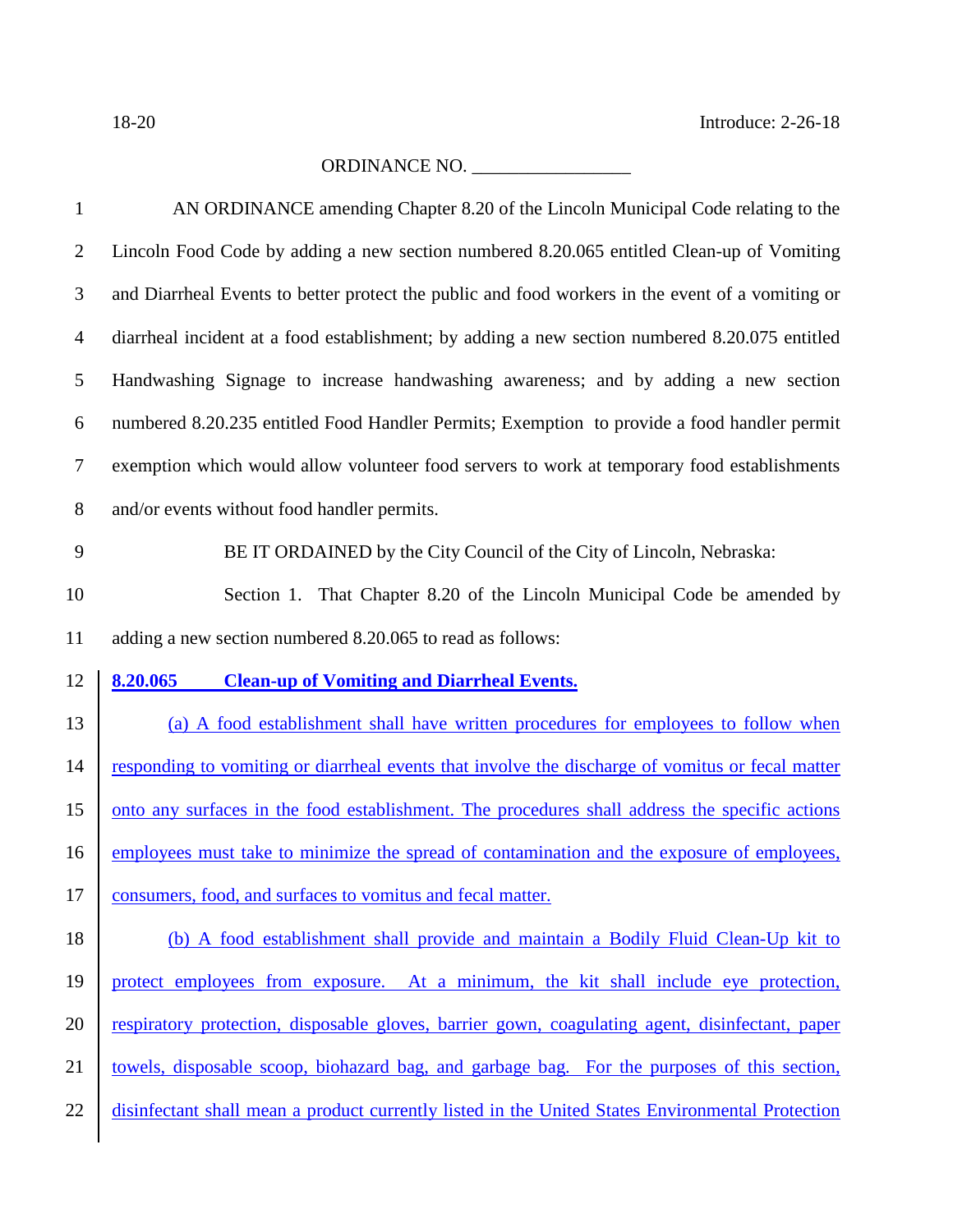| $\mathbf{1}$   | Agency Office of Pesticide Programs list G: EPA's Registered Antimicrobial Products effective |
|----------------|-----------------------------------------------------------------------------------------------|
| $\overline{2}$ | against Norovirus.                                                                            |
| 3              | (c) The provisions of this section shall not apply to:                                        |
| 4              | (1) Temporary Food Establishments that are neither fully enclosed nor a vehicular             |
| 5              | mounted food truck or trailer;                                                                |
| 6              | (2) Farmers' Markets;                                                                         |
| 7              | (3) Event Markets;                                                                            |
| 8              | (4) Pushcarts.                                                                                |
| 9              | Section 2. That Chapter 8.20 of the Lincoln Municipal Code be amended by                      |
| 10             | adding a new section numbered 8.20.075 to read as follows:                                    |
| 11             | <b>Handwashing Signage.</b><br>8.20.075                                                       |
| 12             | A sign or poster that notifies food employees to wash their hands shall be posted at all      |
| 13             | handwashing sinks used by food employees and shall be clearly visible to food employees.      |
| 14             | Section 3. That Chapter 8.20 of the Lincoln Municipal Code be amended by                      |
| 15             | adding a new section numbered 8.20.235 to read as follows:                                    |
| 16             | 8.20.235<br><b>Food Handler Permits; Exemption.</b>                                           |
| 17             | A food handler permit shall not be required for any volunteer person(s) who only serves       |
| 18             | food at a temporary food establishment or temporary event if, prior to working, the volunteer |
| 19             | food server:                                                                                  |
| 20             | (a) Receives training in proper hand washing, no bare hand contact, and safe food             |
| 21             | practices by the Food Protection Manager in charge using training approved by the Health      |
| 22             | Director, and                                                                                 |
| 23             | (b) Signs a form affirming that he or she has not had diarrhea or vomiting in the past 48     |
| 24             | hours, and that he or she understands and will practice no bare hand contact.                 |